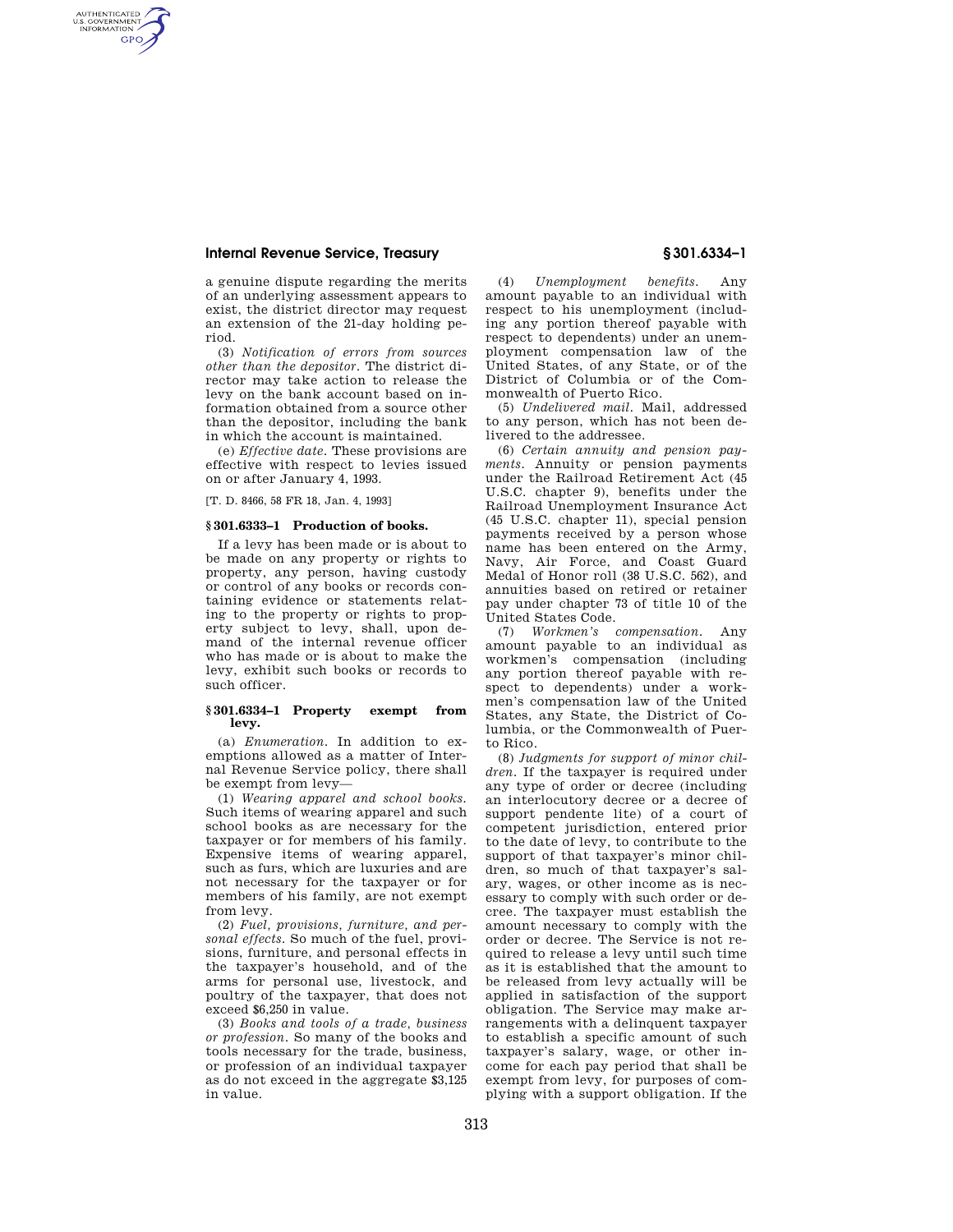taxpayer has more than one source of income sufficient to satisfy the support obligation imposed by the order or decree, the amount exempt from levy, at the discretion of the Service, may be allocated entirely to one salary, wage or source of other income or be apportioned between the several salaries, wages, or other sources of income.

(9) *Minimum exemption for wages, salary, and other income.* Amounts payable to or received by the taxpayer as wages or salary for personal services, or as other income, to the extent provided in §301.6334–2 through §301.6334–4.

(10) *Certain service-connected disability payments.* Any amount payable to an individual as a service-connected (within the meaning of section 101(16) of title 38, United States Code (U.S.C.)) disability benefit under—

(i) Subchapters II (wartime disability compensation), III (wartime death compensation), IV (peacetime disability compensation), V (peacetime death compensation), or VI (general compensation provisions) of chapter 11 of title 38, U.S.C.; or

(ii) Chapters 13 (dependency and indemnity compensation for service commenced deaths), 21 (specially adapted housing for disabled veterans), 23 (burial benefits), 31 (vocational rehabilitation), 32 (post-Vietnam era veterans' educational assistance), 34 (veterans' educational assistance), 35 (survivors' and dependents' educational assistance), 37 (home, condominium, and mobile home loans), or 39 (automobiles and adaptive equipment for certain disabled veterans and members of the armed forces) of title 38, U.S.C.

(11) *Certain public assistance payments.*  Any amount payable to an individual as a recipient of public assistance under—

(i) Title IV or title XVI (relating to supplemental security income for the aged, blind, and disabled) of the Social Security Act (42 U.S.C. 301 *et seq.*); or

(ii) State or local government public assistance or public welfare programs for which eligibility is determined by a needs or income test.

(12) *Assistance under Job Training Partnership Act.* Any amount payable to a participant under the Job Training Partnership Act (29 U.S.C. 1501 et. seq.)

**§ 301.6334–1 26 CFR Ch. I (4–1–10 Edition)** 

from funds appropriated pursuant to such Act.

(13) *Residences exempt in small deficiency cases and principal residences and certain business assets exempt in absence of certain approval or jeopardy*—(i) Residences in small deficiency cases. If the amount of the levy does not exceed \$5,000, any real property used as a residence of the taxpayer or any real property of the taxpayer (other than real property which is rented) used by any other individual as a residence.

(ii) *Principal residences and certain business assets.* Except to the extent provided in section 6334(e), the principal residence (within the meaning of section 121) of the taxpayer and tangible personal property or real property (other than real property which is rented) used in the trade or business of an individual taxpayer.

(b) *Appraisal.* The internal revenue officer seizing property of the type described in section 6334(a) shall appraise and set aside to the owner the amount of such property declared to be exempt. If the taxpayer objects at the time of the seizure to the valuation fixed by the officer making the seizure, such officer shall summon three disinterested individuals who shall make the valuation.

(c) *Other property.* No other property or rights to property are exempt from levy except the property specifically exempted by section 6334(a). No provision of a State law may exempt property or rights to property from levy for the collection of any Federal tax. Thus, property exempt from execution under State personal or homestead exemption laws is, nevertheless, subject to levy by the United States for collection of its taxes.

(d) *Levy allowed on principal residence.*  The Service will seek approval, in writing, by a judge or magistrate of a district court of the United States prior to levy of property that is owned by the taxpayer and used as the principal residence of the taxpayer, the taxpayer's spouse, the taxpayer's former spouse, or the taxpayer's minor child.

(1) *Nature of judicial proceeding.* The Government will initiate a proceeding for judicial approval of levy on a principal residence by filing a petition with the appropriate United States District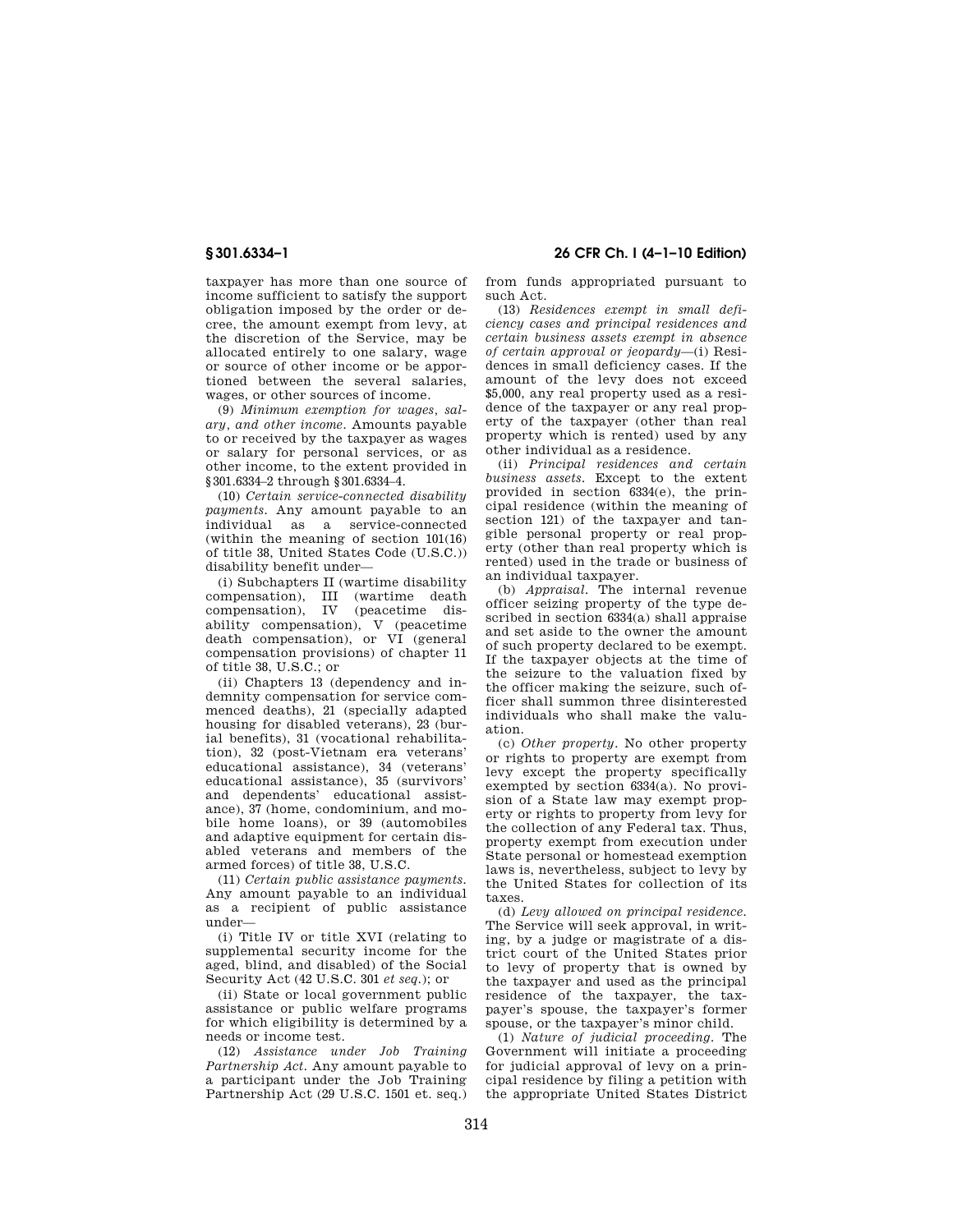# **Internal Revenue Service, Treasury § 301.6334–1**

Court demonstrating that the underlying liability has not been satisfied, the requirements of any applicable law or administrative procedure relevant to the levy have been met, and no reasonable alternative for collection of the taxpayer's debt exists. The petition will ask the court to issue to the taxpayer an order to show cause why the principal residence property should not be levied and will also ask the court to issue a notice of hearing.

(2) The taxpayer will be granted a hearing to rebut the Government's prima facie case if the taxpayer files an objection within the time period required by the court raising a genuine issue of material fact demonstrating that the underlying tax liability has been satisfied, that the taxpayer has other assets from which the liability can be satisfied, or that the Service did not follow the applicable laws or procedures pertaining to the levy. The taxpayer is not permitted to challenge the merits underlying the tax liability in the proceeding. Unless the taxpayer files a timely and appropriate objection, the court would be expected to enter an order approving the levy of the principal residence property.

(3) *Notice letter to be issued to certain family members.* If the property to be levied is owned by the taxpayer but is used as the principal residence of the taxpayer's spouse, the taxpayer's former spouse, or the taxpayer's minor child, the Government will send a letter to each such person providing notice of the commencement of the proceeding. The letter will be addressed in the name of the taxpayer's spouse or ex-spouse, individually or on behalf of any minor children. If it is unclear who is living in the principal residence property and/or what such person's relationship is to the taxpayer, a letter will be addressed to ''Occupant''. The purpose of the letter is to provide notice to the family members that the property may be levied. The family members may not be joined as parties to the judicial proceeding because the levy attaches only to the taxpayer's legal interest in the subject property and the family members have no legal standing to contest the proposed levy.

(e) *Levy allowed on certain business assets.* The property described in section  $6334(a)(13)(B)(ii)$  shall not be exempt from levy if—

(1) An Area Director of the Service personally approves (in writing) the levy of such property; or

(2) The Secretary finds that the collection of tax is in jeopardy. An Area Director may not approve a levy under paragraph (e)(1) unless the Area Director determines that the taxpayer's other assets subject to collection are insufficient to pay the amount due, together with expenses of the proceeding. When other assets of an individual taxpayer include permits issued by a State and required under State law for the harvest of fish or wildlife in the taxpayer's trade or business, the taxpayer's other assets also include future income that may be derived by such taxpayer from the commercial sale of fish or wildlife under such permit.

(f) *Levy allowed on certain specified payments.* Any payment described in section  $6331(h)(2)(B)$  or  $(C)$  shall not be exempt from levy if the Secretary approves the levy thereon under section  $6331(h)$ .

(g) *Inflation adjustment.* For any calendar year beginning after 1999, each dollar amount referred to in paragraphs (a)(2) and (3) of this section will be increased by an amount equal to the dollar amount multiplied by the costof-living adjustment determined under section  $1(f)(3)$  for the calendar year (using the language ''calendar year 1998'' instead of ''calendar year 1992'' in section  $1(f)(3)(B)$ ). If any dollar amount as adjusted is not a multiple of \$10, the dollar amount will be rounded to the nearest multiple of \$10 (rounding up if the amount is a multiple of \$5).

(h) *Effective date.* This section is generally effective with respect to levies made on or after July 1, 1989. However, any reasonable attempt by a taxpayer to comply with the statutory amendments addressed by the regulations in this section prior to February 21, 1995, will be considered as meeting the requirements of the regulations in this section. In addition, paragraph  $(a)(11)(i)$  of this section is applicable with respect to levies issued after December 31, 1996. Paragraphs (a)(2), (a)(3), (a)(8), (a)(13), (d), (e), (f), (g) and